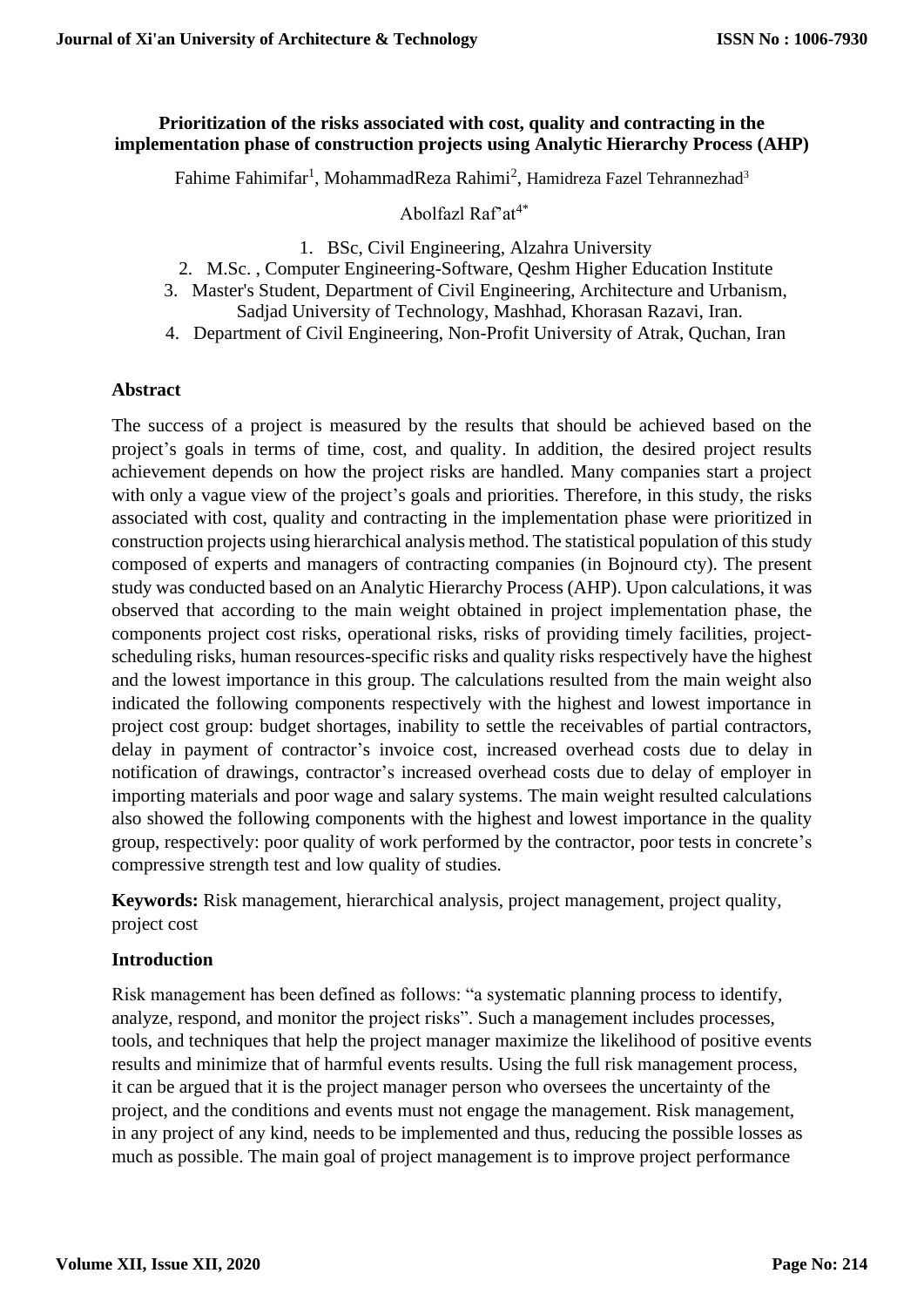by identifying, evaluating and systematically managing the project, in relation to risk (Farzad Rahimi Mogoei and Hadi Jahangiri, 2015).

The success of a project is measured by the results, which are supposed to be achieved based on the project's goals in terms of time, cost, and quality. Accordingly, the desired project results achievement depends on the way the project risks are handled. Many companies start a project with only a vague view of the project's goals and priorities.

Each risk management process requires the employment of analysis, planning, control, and management techniques for which investment is necessary. In addition, in order to implement this process in the organization, the conditions need to be provided and the necessary infrastructures (including technical, support, computer, databases, and procedures) and processes must be prepared. Awareness and understanding of the potential and importance of project risk management should be clearly and distinctly considered in project management decisions (Majid Jaberi and Ahad Nazari, 2015). Many studies have been undertaken in these areas, which are mentioned as follows.

In a study entitled "analysis of safety risks of construction projects using integrated method", using the judgment of safety experts and project supervisors and through questionnaires, Mohajeri (2016) identified twenty activities with risk potential, ten accidents caused by these activities and twelve causes of accidents. Finally, excavation activities and working at high altitude were recognized as the most dangerous activities in terms of safety, and some solutions were provided to improve the safe conditions and prevent accidents caused by these activities.

Hatefi (2016) conducted a study entitled "a practical method for ranking and selecting a project portfolio based on qualitative risk assessment and argued that implementation of projects is a fundamental way to drive organizational strategies, especially in project-based organizations. In such organizations, decision makers are always faced with the problem of choosing a project portfolio, and of course, they tend to direct their limited resources to projects that have the least threat and the most opportunity, given their degree of risk-taking. This study presents a new method for ranking and selecting project portfolios according to the risk orientation of decision makers. In this method, due to the ease of application, the judgment of experts is taken into consideration in the form of qualitative estimates. Also, the proposed method includes a special approach for calculating the level of total risk in which the computational problems of traditional methods are avoided. At the end of the research, the application of the proposed method in the real example of the steel structure industry is analyzed.

In another study entitled "a robust two-objective optimization model for selecting response to project risks and explain model solving methods", Rezaei et al., (2016) define risk management as one of the most effective parts of project management that identifies, evaluates and responds project risks. In recent years, despite the publication of various studies on the response to project risk, few tools and methods have been presented in this field. Therefore, in this study, an optimization model of response to project risk was proposed, which seeks to optimize the two key project criteria including time and cost. The model has two objectives: one is to minimize the total loss expected, including the cost of implementing risk-averse actions on project costs, and the other is to minimize the time-risk effect (maximizing the robustness criterion) according to the free-float standard of activities.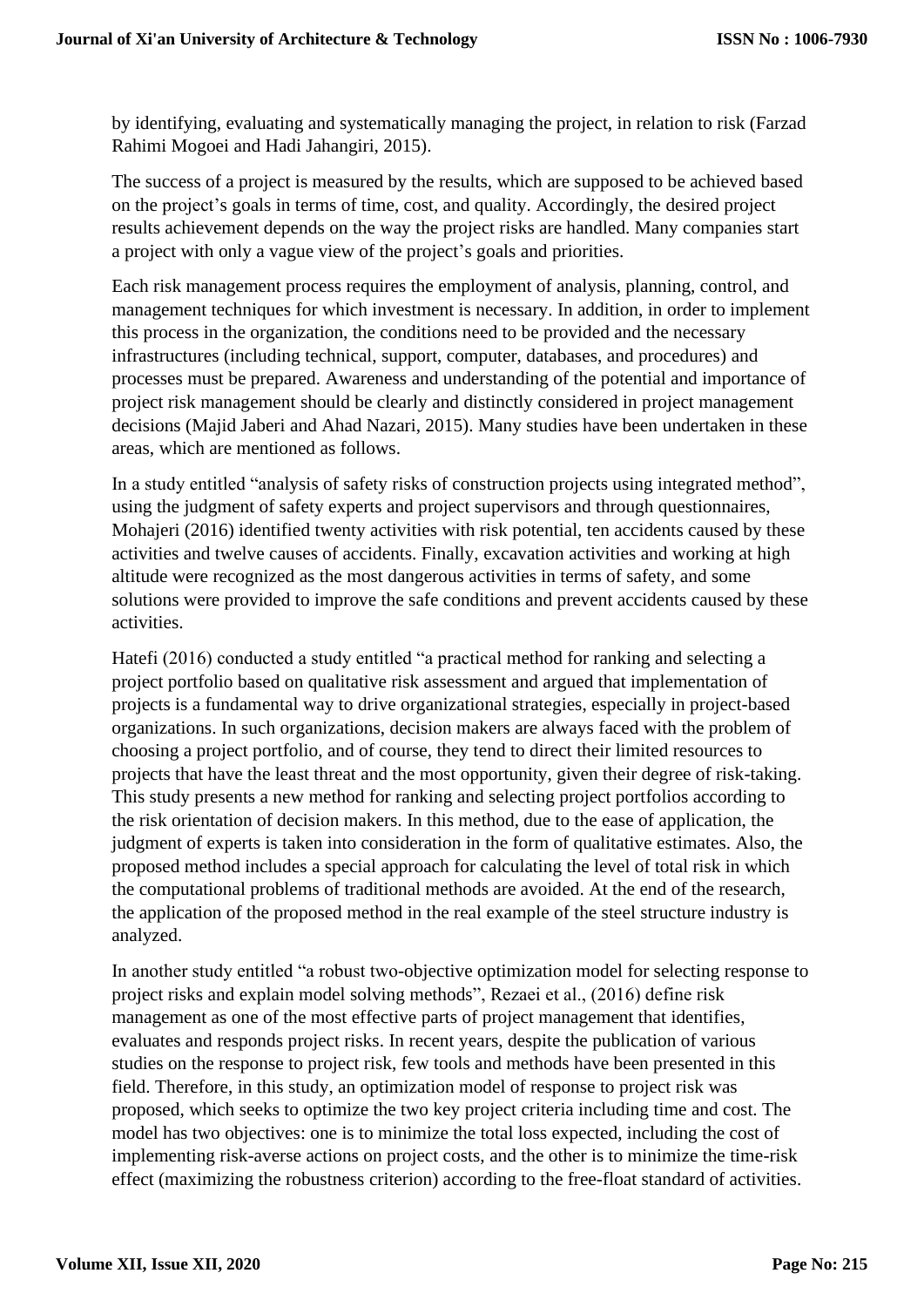In this model, measures are selected to reduce the risk so that their temporal effect on the time of each activity will be higher than that of their free float. In the following, three precise, heuristic and meta-heuristic solution types were proposed. By creating ten projects in three categories with small, medium and large scale and solving problems through three proposed methods, the results were compared.

In their study entitled "identifying and prioritizing the risks of electricity industry development projects (Case Study: Transmission and Over-Distribution of Khorasan Regional Electricity Company)", Kolahan et al., (2015) showed that budget shortages, sanctions, and poor selection of project agents are effective risks in their studied projects. In addition, their proposed approach can be applied to other large-scale national projects with appropriate positional changes to manage risks."

Yousefi et al. (2014) conducted a study entitled "presenting a project risk assessment model using a multi-purpose decision-making approach (Case Study: Assaluyeh Earth Dam Project)". In this paper, to evaluate the possible risks of the project, a zero-one linear programming model was used with multiple objectives. The proposed model has two purposes: 1) to minimize the expected cost of various risks, and 2) to minimize the expected time from potential risks. The model has also two limitations: 1) the temporal effect of the risks must not exceed the total expected temporal value of the risks, and 2) controlling the cost effect of the risks to be smaller or equal to the expected value of the risk's occurrence cost. To solve the proposed model, the L-P metric method is suggested. The results of solving the model for a case study are presented in a dam construction project in Assaluyeh region, which includes optimal Pareto answers.

Nazari et al. (2013) conducted their study as "designing a risk management model in a project-oriented organization" and report that the lack of certainty in industrial environments will increase the complexity of project implementation and management in organizations, leading to make risk management unavoidable. In this regard, several books and articles have presented general risk management models. However, in order to design and implement a risk management model in a particular organization, the conditions and characteristics of that organization must be considered. This research seeks to design a model in a large projectoriented industrial organization in Iran. For this purpose, first, the types of available models were reviewed and compared. Then, the characteristics and conditions of the organization were identified and analyzed through interviews and questionnaires. Next, using the existing models, the model processes were designed and validated along with the structure and details of the implementation of each process. The proposed model can be generalized to similar organizations.

In their study entitled "Safety Risk Assessment in Mass Housing Projects Using Combination of Fuzzy FMEA, Fuzzy FTA and AHP-DEA", Ardershir et al., (2013) argue that ranking the risks and their most important (i.e. falling from height) in the present study is consistent with previous research as well as the report of the Iranian Social Security Organization. In addition, the root causes of major risks are consistent with those found in similar studies. On the other hand, the validation of the research was confirmed by the risk assessment group. Therefore, this model (taking into account the current safety situation) can help construction safety professionals to identify risks and their root causes, providing accurate risk control tools.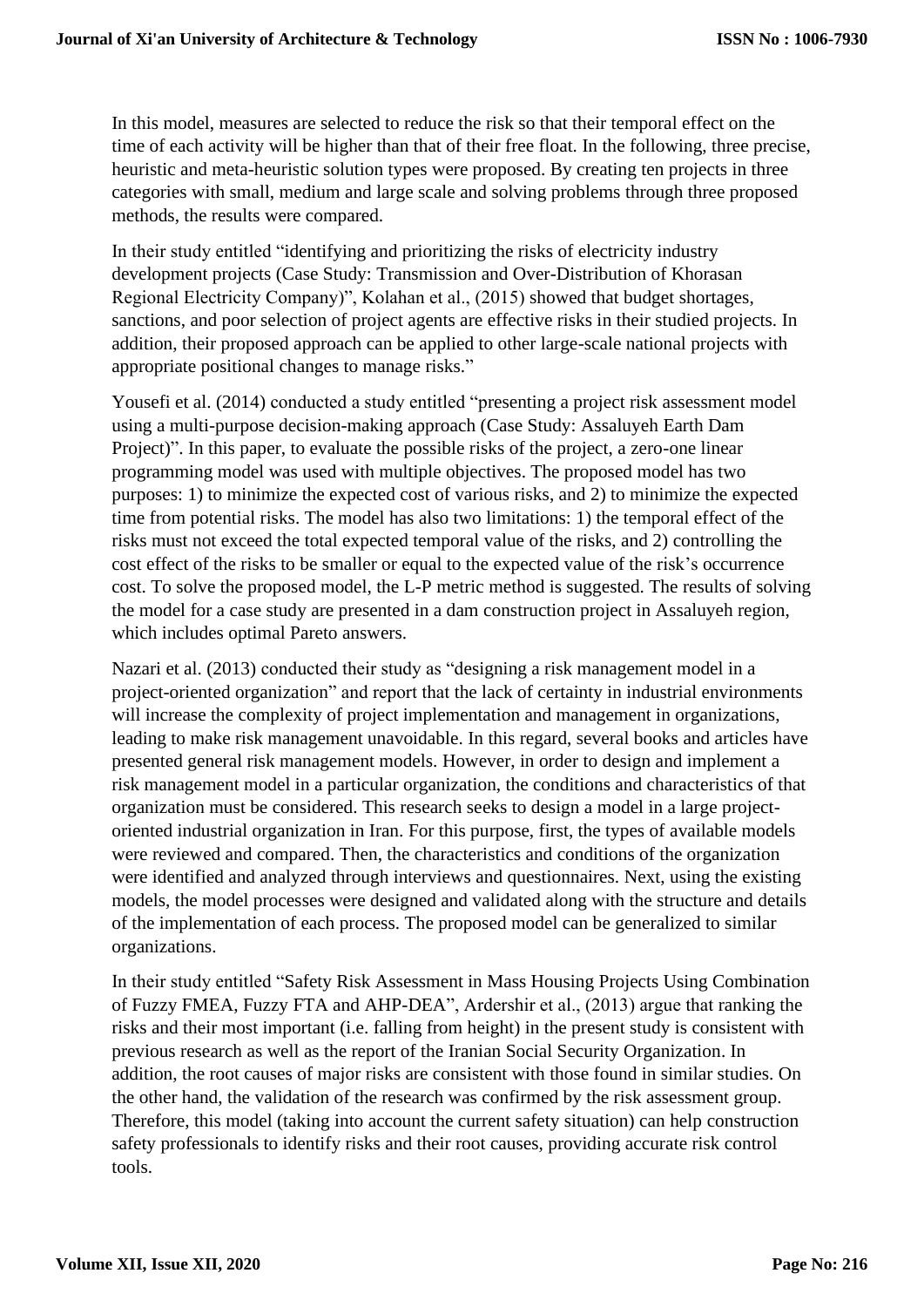Tiller and Cook (2012) in their study entitled "Portfolio risk management" recognize project risk management as an essential element to tackling environmental challenges. The written publications offer an expensive portfolio-specific landscape for risk management in the portfolio project. However, there is very little research on project risk management and its success. Their study examines how portfolio risk management affects project success. Using a sample of 176 companies, the study provides evidence that portfolio risk identification, portfolio risk management process compliance, and risk management culture directly affect risk transparency.

Hemanata et al., (2012) undertook their study as "analyzing factors affecting delays in Indian construction projects" and found that the delaying variables of construction projects as follows: insufficient commitment, inefficient management, poor coordination, poor planning, poor communication, non-standard contracts, slow decision-making, low employees' productivity and rework.

Zheng et al., (2012) used fuzzy hierarchical analysis method to assess work safety in hot and humid environments.

Nieto-Morote et al., (2011) present a new way of risk analysis for a construction project that deals with risks in a complex situation where risk assessment data is incomplete or unattainable. The hierarchical method was examined for assessing the weight of risks using two distances. This method is ideal to minimize the difference between the value of the priorities obtained directly from the members of the evaluation team and the conventional value.

In 2010, Butcher reviewed employers' views through interview with them on important factors in a contractor's good performance. From the employers' point of view, the contractor's behavioral factors are the most important inputs to achieve the main output of the project. These factors include having extensive communication with the employer, having a sense of cooperation and willingness to exchange knowledge as one of the parties involved in project, having constant and integrated organizational culture, promising and keeping contractual obligations and the perception of the employer's needs.

Yeung et al., (2008) believe that senior management's commitments, effective communication, mutual respect and trust, and innovation are the most important performance indicators among construction projects in Hong Kong.

Chabota et al., (2009) conducted a study entitled "cost escalation and schedule delays in road construction projects in Zambia" and found that the variables unfavorable climate change, limited change, technological changes, local state's inflation and pressure, financial processes and problems associated with contractor and contracts.

Zayed et al., (2008) represented the two main sources of risk affecting a high-level highway project at both macro (company) and micro (project) levels and evaluated the effects of each on risks, and offered a risk model for evaluating and prioritizing projects using hierarchical analysis process. Their results show that political risk and financial risk, respectively, have the highest weight at the macro level and emerging technological risks and resources have the highest weight at the micro level. In this article, the risks were prioritized in the contractor's implementation phase and in terms of cost and quality.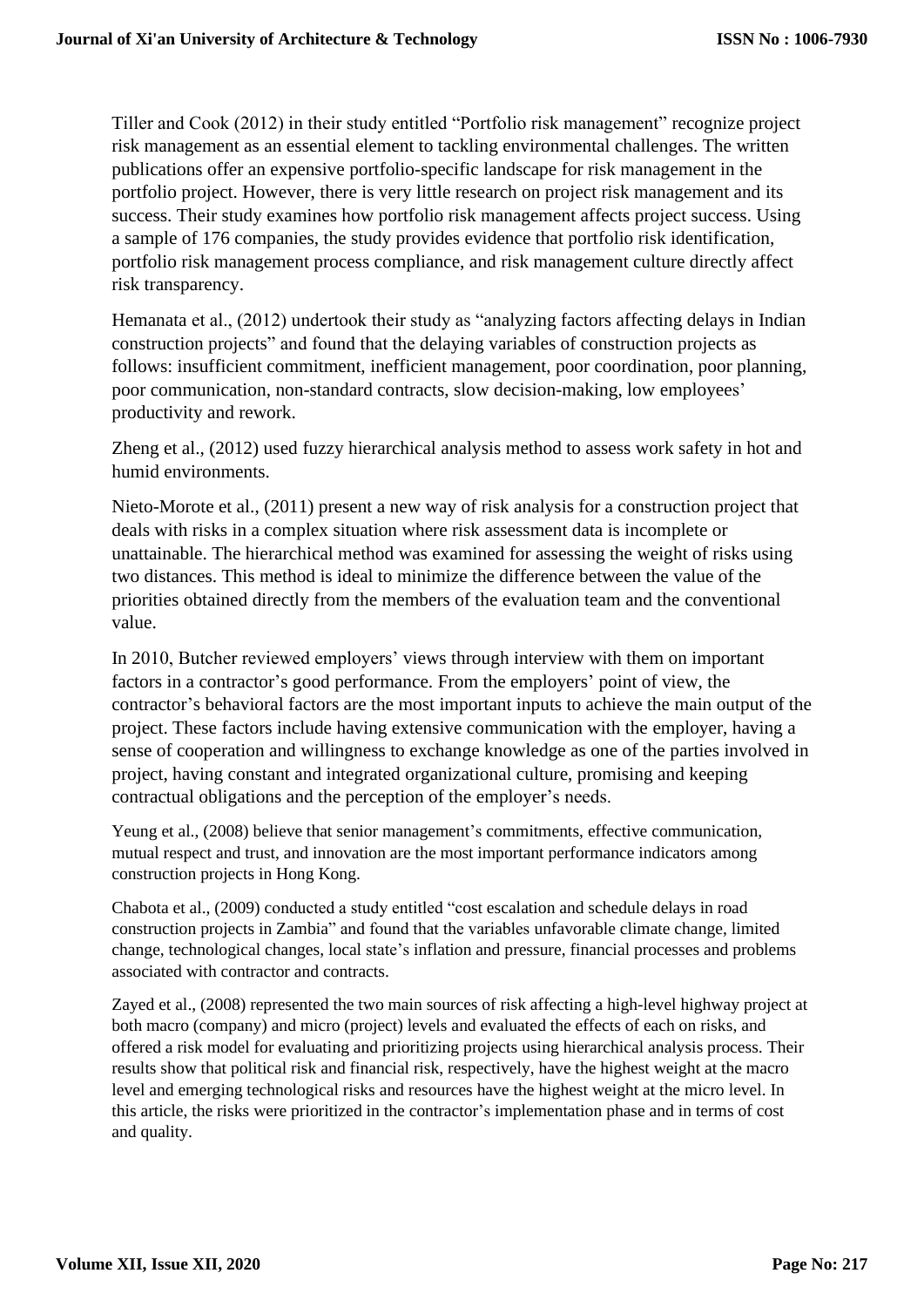#### **Methodology**

The present study is considered as an applied research in terms of the purpose of the research. In the present study, it is tried to examine and develop applied knowledge in a specific field, so it can be considered as an applied work. In this research, was initially collected through study sources, including books and authoritative articles in the relevant field.

#### **Statistical Population:**

The statistical population is composed of whole group of people, events or things that the researcher wants to investigate (Sakaran, 2007, 296). The statistical population of this study included experts and managers of construction contracting companies (in Bojnourd city).

#### **Analytic Hierarchy Process (AHP)**

Analytic Hierarchy Process (AHP) is a Multi-Attribute Decision Making (MADM) approach, which is used to make a decision and choose an option from the various decision items, according to the indicators determined by the decision maker (Karimi Dastjerdi et al., 2010; Albert and Yaeir, 1990). To implement the AHP, the problem model is initially prepared with the aim of selecting the best option according to the criteria and sub-criteria. Then, the relevant pairwise comparison tables are provided to the experts (Taslimi et al., 2004; Tavari et al., 2008). In using AHP to make decisions on company issues, it may not be correct to use the judgments of just one manager in forming a pairwise comparison matrix that is the basis for decision-making, so multiple experts' opinions are used. In addition, the geometric mean is used to get consensus. Finally, in order to determine validity of the questionnaire (determining the consistency or inconsistency of opinions), validity is examined in terms of the inconsistency rate and the tables with inconsistency rates of less than 0.1, will be accepted (Mehregan, 2008).

#### **Demographic characteristics of respondents and statistical population**

|                        |                           | <b>Frequency</b> | <b>Percentage</b> |
|------------------------|---------------------------|------------------|-------------------|
| Gender                 | <b>Male</b>               | 28               | 70%               |
|                        | <b>Female</b>             | 9                | 30%               |
|                        | 20-30 years old           | 3                | 10%               |
|                        | 30-40 years old           | 17               | 57%               |
| Age                    | 40-50 years old           | 6                | 20%               |
|                        | Older than 50             | 4                | 13%               |
|                        | <b>High School Degree</b> | $\overline{0}$   | 0%                |
|                        | <b>Associate degree</b>   |                  | 0%                |
| <b>Education level</b> | <b>Bachelor</b>           | 11               | 37%               |
|                        | <b>Master</b>             | 13               | 43%               |
|                        | <b>PhD</b>                | 6                | 20%               |

Table 1: Demographic characteristics of respondents (Source: Author)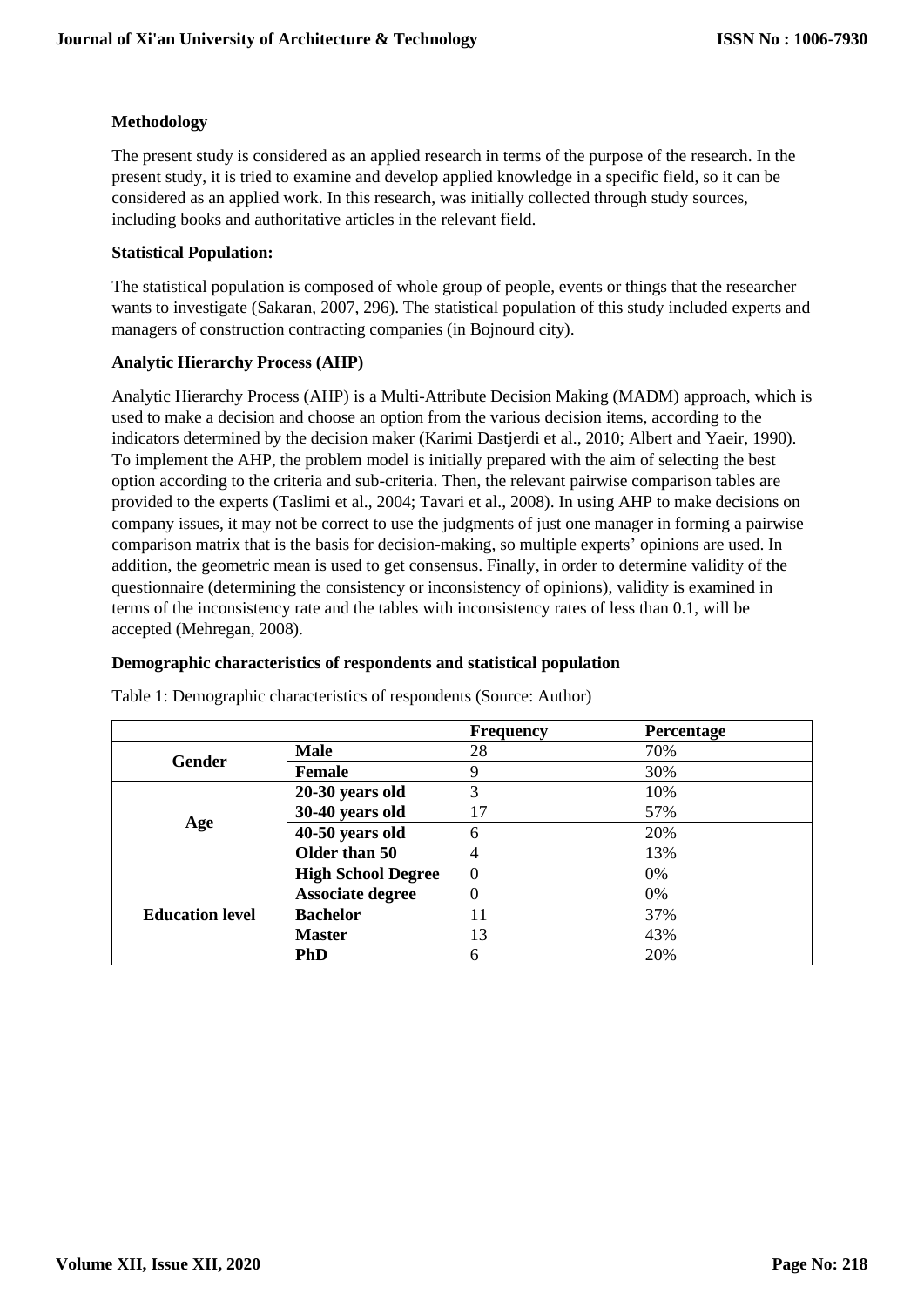

Figure 1: Frequency chart of respondents' gender status (Source: Author)

**The status of respondents in terms of age**



Figure 1: Frequency chart of respondents' age (Source: Author)

# **The status of respondents in terms of educational level**



Figure 1: Frequency chart of respondents' educational level (Source: Author)

# **Discussion**

# **Calculation of the relative weight of the contractor's risk indicators at the project implementation phase**

The pairwise comparison matrix of each indicator is presented in Table 2 and Figure 4 according to the risk factor of the contractor during the implementation phase. According to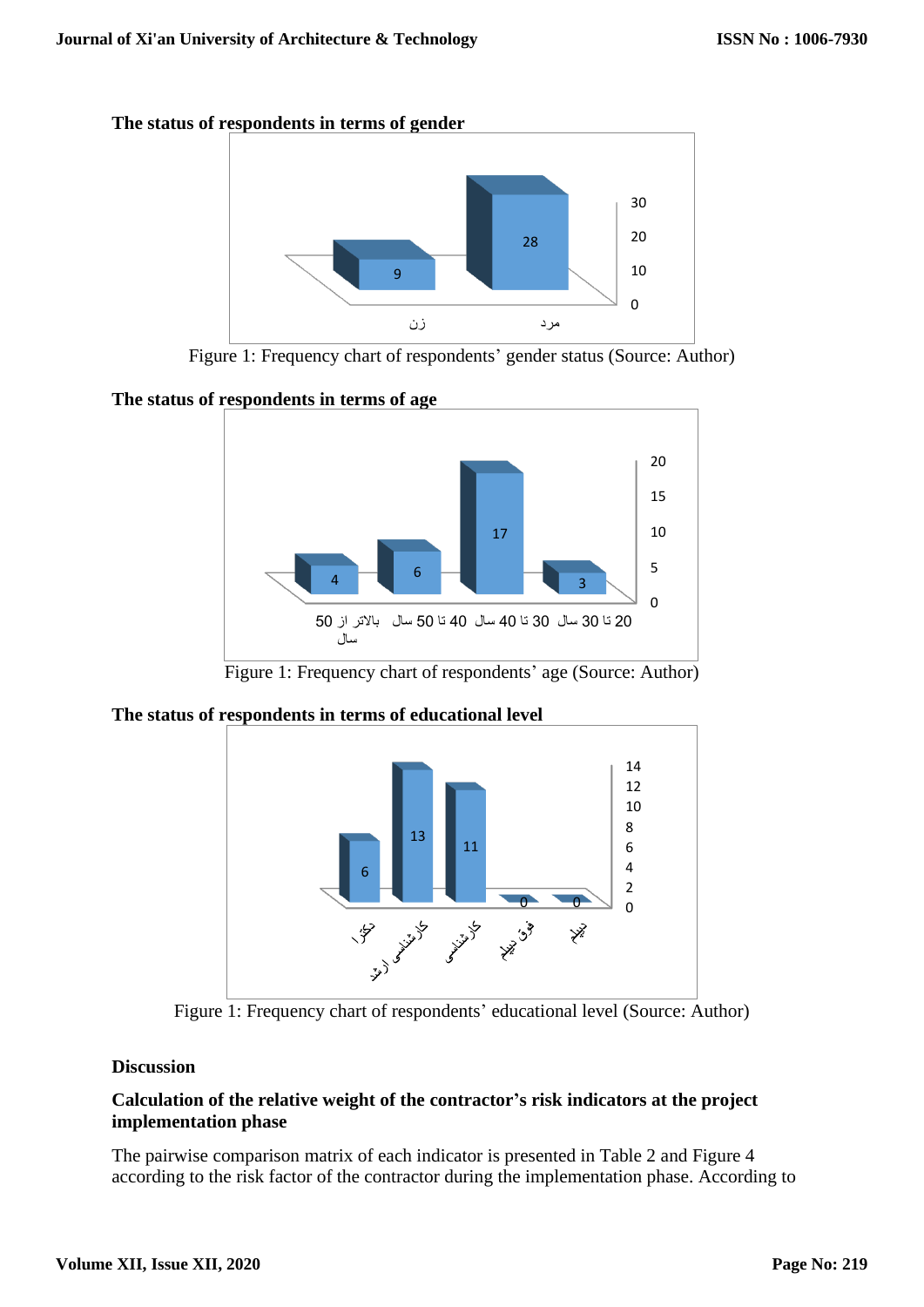the table and the figure, it is clear that the relationship between all the sub-indicators is mutual.

| Contractor's    | Project cost | Operational | Risks of     | Project     | Human       | Quality  |
|-----------------|--------------|-------------|--------------|-------------|-------------|----------|
| risk at         | risks        | risks       | timely       | scheduling  | Resources   | relevant |
| implementation  |              |             | provision of | risks       | risks       | risks    |
| phase           |              |             | facilities   |             |             |          |
| Project cost    | ĩ            |             |              |             |             |          |
| risks           |              |             |              |             |             |          |
| Operational     |              | ĩ           |              |             |             |          |
| risks           |              |             |              |             |             |          |
| Risks of timely |              |             | ĩ            |             |             |          |
| provision of    |              |             |              |             |             |          |
| facilities      |              |             |              |             |             |          |
| Project         |              |             |              | $\tilde{1}$ |             |          |
| scheduling      |              |             |              |             |             |          |
| risks           |              |             |              |             |             |          |
| Human           |              |             |              |             | $\tilde{1}$ |          |
| Resources       |              |             |              |             |             |          |
| relevant risks  |              |             |              |             |             |          |
| Quality         |              |             |              |             |             | ĩ        |
| relevant risks  |              |             |              |             |             |          |

Table 2: Matrix of pairwise comparisons for Contractor's risk at implementation phase

Table 3. Prioritization of the main indicators according to the contractor's risk factors in the implementation phase (Source: Author)

|                | $\cdots$                                   |        |          |
|----------------|--------------------------------------------|--------|----------|
| No.            | Criterion                                  | Weight | Priority |
|                | Project cost risks                         | 0.240  |          |
| $\overline{2}$ | Operational risks                          | 0.188  | 2        |
| 3              | Human resources<br>relevant risks          | 0.188  |          |
| 4              | Risks of timely<br>provision of facilities | 0.168  |          |
| 5              | Project scheduling risks                   | 0.143  |          |
| 6              | Quality relevant risks                     | 0.127  |          |

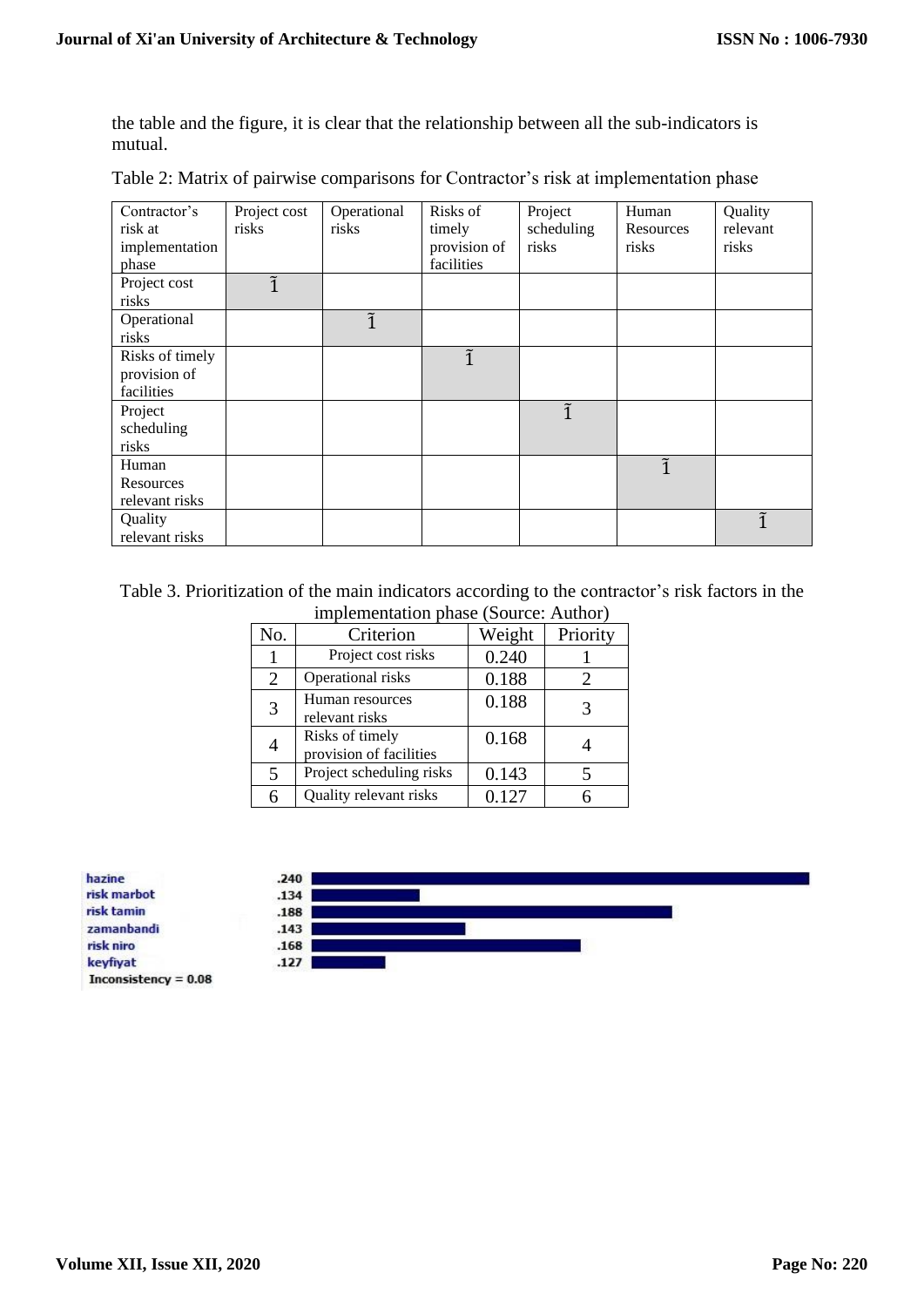# Figure 4: Prioritization of the main indicators according to the contractor's risk indicators in the implementation phase

According to the table above and given the main weight obtained, the risk components including project cost risks, operational risks, risks of providing timely facilities, project scheduling risks, human resources-relevant risks, quality relevant risks, respectively, have the highest and lowest importance in the group. On the other hand, considering that the inconsistency rate obtained is 0.08, which is smaller than the standard limit 0.1, therefore, the above questionnaire has been completed by the respondents with a high accuracy .

## **Calculating the relative weight of project cost risk indicators**

The pairwise comparison matrix of each of the indicators is presented in Table 4 and Figure 5 according to the risk factor of the project cost. According to the table and the figure, it is clear that the relationship between all the sub-indicators is mutual.

| Project cost risks      | <b>Budget</b><br>shortages | Inability to settle<br>the receivables<br>of partial<br>contractors | Delay in<br>payment of<br>contractor's<br>invoice cost | Increased<br>overhead costs<br>due to delay in<br>notification of<br>drawings | Contractor's<br>increased<br>overhead costs<br>due to delay of<br>employer in<br>importing<br>materials | Poor wage<br>and salary<br>systems |
|-------------------------|----------------------------|---------------------------------------------------------------------|--------------------------------------------------------|-------------------------------------------------------------------------------|---------------------------------------------------------------------------------------------------------|------------------------------------|
| <b>Budget shortages</b> | $\tilde{1}$                |                                                                     |                                                        |                                                                               |                                                                                                         |                                    |
| Inability to settle     |                            | ĩ                                                                   |                                                        |                                                                               |                                                                                                         |                                    |
| the receivables         |                            |                                                                     |                                                        |                                                                               |                                                                                                         |                                    |
| Delay in                |                            |                                                                     | $\tilde{1}$                                            |                                                                               |                                                                                                         |                                    |
| payment of              |                            |                                                                     |                                                        |                                                                               |                                                                                                         |                                    |
| contractor's            |                            |                                                                     |                                                        |                                                                               |                                                                                                         |                                    |
| invoice cost            |                            |                                                                     |                                                        |                                                                               |                                                                                                         |                                    |
| Increased               |                            |                                                                     |                                                        | $\tilde{1}$                                                                   |                                                                                                         |                                    |
| overhead costs          |                            |                                                                     |                                                        |                                                                               |                                                                                                         |                                    |
| due to delay in         |                            |                                                                     |                                                        |                                                                               |                                                                                                         |                                    |
| notification of         |                            |                                                                     |                                                        |                                                                               |                                                                                                         |                                    |
| drawings                |                            |                                                                     |                                                        |                                                                               |                                                                                                         |                                    |
| Contractor's            |                            |                                                                     |                                                        |                                                                               | $\tilde{1}$                                                                                             |                                    |
| increased               |                            |                                                                     |                                                        |                                                                               |                                                                                                         |                                    |
| overhead costs          |                            |                                                                     |                                                        |                                                                               |                                                                                                         |                                    |
| due to delay of         |                            |                                                                     |                                                        |                                                                               |                                                                                                         |                                    |
| employer in             |                            |                                                                     |                                                        |                                                                               |                                                                                                         |                                    |
| importing               |                            |                                                                     |                                                        |                                                                               |                                                                                                         |                                    |
| materials               |                            |                                                                     |                                                        |                                                                               |                                                                                                         |                                    |
| Poor wage and           |                            |                                                                     |                                                        |                                                                               |                                                                                                         | $\tilde{1}$                        |
| salary systems          |                            |                                                                     |                                                        |                                                                               |                                                                                                         |                                    |

#### Table 4: Matrix of pairwise comparisons for project cost

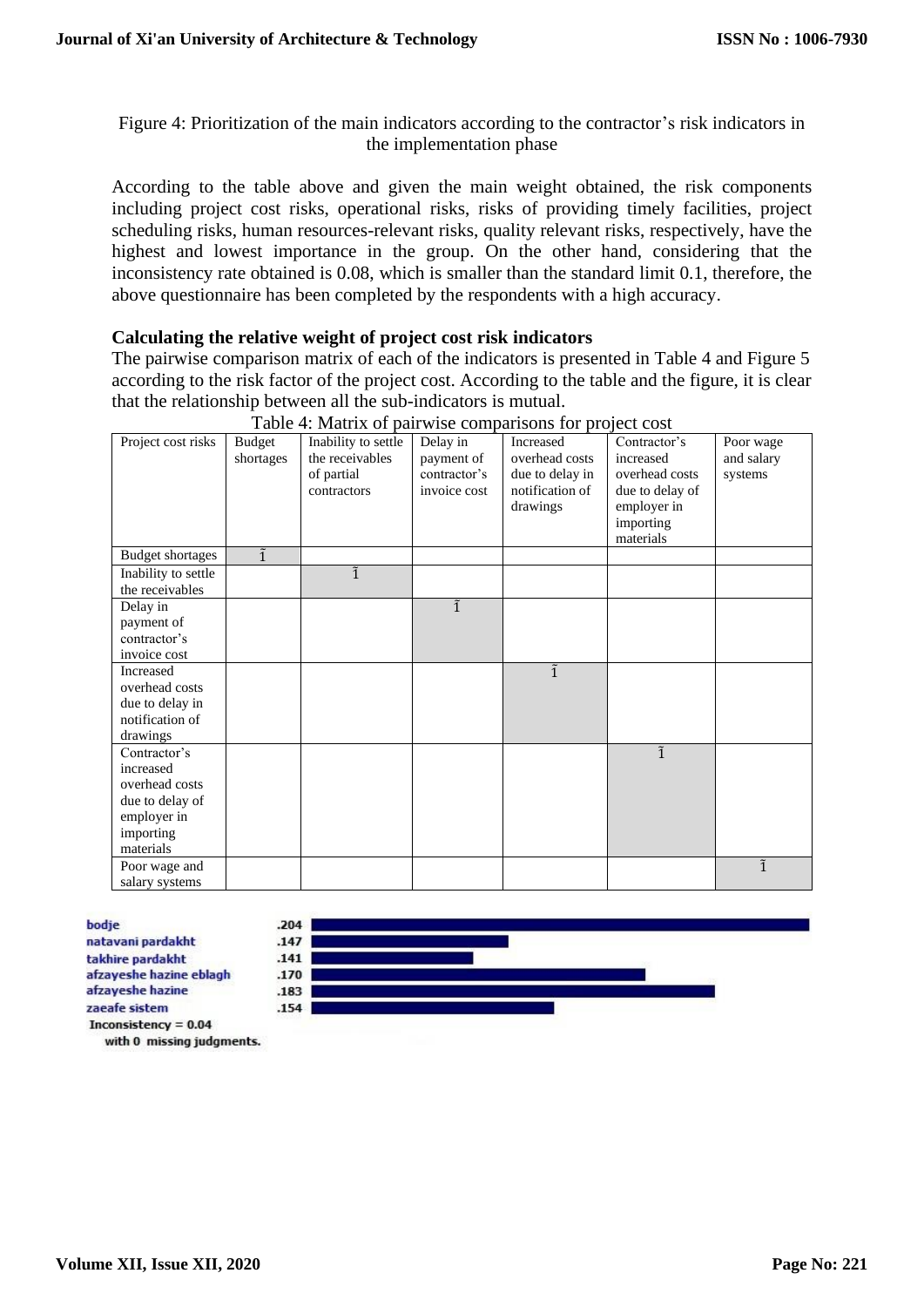Figure 5: Prioritization of the main indicators according to the risk factors of the project risk

| No.            | Criterion                                                                                      | Weight | Priority |  |  |  |  |
|----------------|------------------------------------------------------------------------------------------------|--------|----------|--|--|--|--|
| 1              | <b>Budget shortages</b>                                                                        | 0.204  |          |  |  |  |  |
| $\overline{2}$ | Inability to settle the<br>receivables                                                         | 0.183  | 2        |  |  |  |  |
| 3              | Delay in payment of<br>contractor's invoice cost                                               | 0.170  |          |  |  |  |  |
| 4              | Increased overhead costs<br>due to delay in notification<br>of drawings                        | 0.154  |          |  |  |  |  |
| 5              | Poor wage and salary<br>systems                                                                | 0.147  |          |  |  |  |  |
| 6              | Contractor's increased<br>overhead costs due to delay<br>of employer in importing<br>materials | 0.141  |          |  |  |  |  |

Table 5. Prioritization of the main indicators according to the risk factors of the project risk (Source: Author)

According to above table and the calculations resulted from the main weight , the following components respectively showed the highest and lowest importance in project cost group: budget shortages, inability to settle the receivables of partial contractors, delay in payment of contractor's invoice cost, increased overhead costs due to delay in notification of drawings, contractor's increased overhead costs due to delay of employer in importing materials and poor wage and salary systems. On the other hand, considering that the inconsistency rate obtained is 0.04, which is smaller than the standard 0.1, therefore, the above questionnaire has been completed with high accuracy by the respondents.

### **Calculation of relative weight of quality risk indicators**

The pairwise comparison matrix of each indicator is presented in Table 6 and Figure 6, according to the quality-risk factor. According to the table and the figure, it is clear that the relationship between all the sub-indicators is mutual.

| Project quality risks       | Poor quality of work        | Poor tests in concrete's  | Low quality of |
|-----------------------------|-----------------------------|---------------------------|----------------|
|                             | performed by the contractor | compressive strength test | studies        |
| Poor quality of work        |                             |                           |                |
| performed by the contractor |                             |                           |                |
| Poor tests in concrete's    |                             |                           |                |
| compressive strength test   |                             |                           |                |
| Low quality of studies      |                             |                           |                |

|  |  | Table 6: Matrix of pairwise comparisons for project quality |  |  |  |  |
|--|--|-------------------------------------------------------------|--|--|--|--|
|  |  |                                                             |  |  |  |  |

keyfiyate zaif azmayeshate zauf pavin bodan Inconsistency =  $0.02$ with 0 missing judgments.

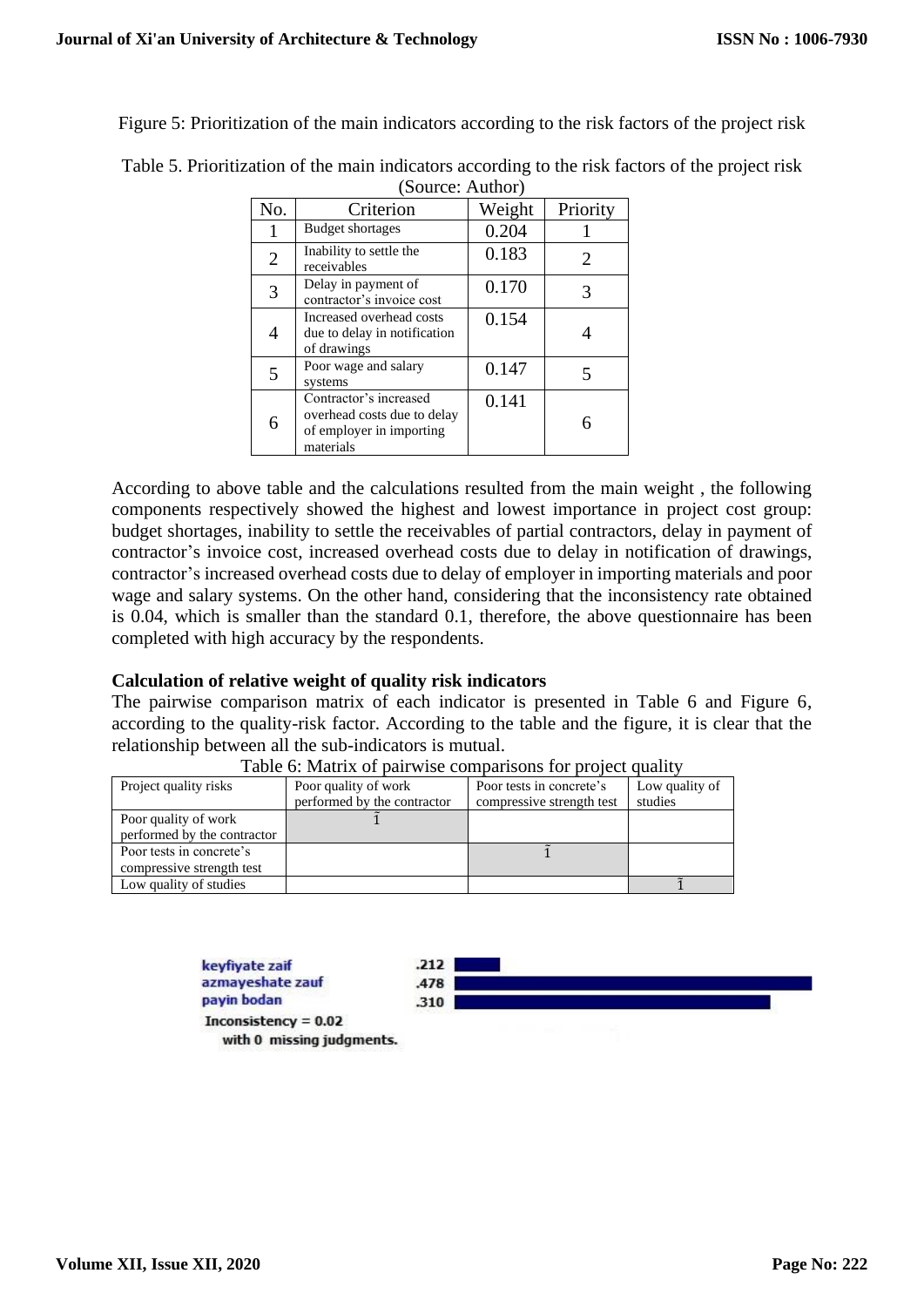Figure 6: Prioritization of main indicators according to the quality risk factor

| No. | Criterion                                              | Weight | Priority |
|-----|--------------------------------------------------------|--------|----------|
|     | Poor quality of work<br>performed by the<br>contractor | 0.478  |          |
|     | Poor tests in concrete's<br>compressive strength test  | 0.310  |          |
|     | Low quality of studies                                 | 0.212  |          |
|     |                                                        |        |          |

Table 7: Prioritization of the main indicators according to the quality risk factor

According to above table and the calculations resulted from the main weight , the following components respectively showed the highest and lowest importance in project quality group: poor quality of work performed by the contractor, poor tests in concrete's compressive strength test and low quality of studies. On the other hand, considering that the inconsistency rate obtained is 0.02, which is smaller than the standard 0.1, therefore, the above questionnaire has been completed with high accuracy by the respondents.

### **Conclusion**

Risk management has been defined as follows: "a systematic planning process to identify, analyze, respond, and monitor the project risks". Such a management includes processes, tools, and techniques that help the project manager maximize the likelihood of positive events results and minimize that of harmful events results. Using the full risk management process, it can be argued that it is the project manager person who oversees the uncertainty of the project, and the conditions and events must not engage the management. Risk management, in any project of any kind, needs to be implemented and thus, reducing the possible losses as much as possible. The main goal of project management is to improve project performance by identifying, evaluating and systematically managing the project, in relation to risk. Therefore, in this research, this phenomenon was investigated. The statistical population of this study composed of experts and managers of contracting companies (in Bojnourd cty). The present study was conducted based on an Analytic Hierarchy Process (AHP). Upon calculations, it was observed that according to the main weight obtained in project implementation phase, the components project cost risks, operational risks, risks of providing timely facilities, projectscheduling risks, human resources-specific risks and quality risks respectively have the highest and the lowest importance in this group. The calculations resulted from the main weight also indicated the following components respectively with the highest and lowest importance in project cost group: budget shortages, inability to settle the receivables of partial contractors, delay in payment of contractor's invoice cost, increased overhead costs due to delay in notification of drawings, contractor's increased overhead costs due to delay of employer in importing materials and poor wage and salary systems. The main weight resulted calculations also showed the following components with the highest and lowest importance in the quality group, respectively: poor quality of work performed by the contractor, poor tests in concrete's compressive strength test and low quality of studies.

### **References**

- 1. Ardeshir A, Amiri M, Mohajeri M. Safety Risk Assessment in Mass Housing Projects Using Combination of Fuzzy FMEA, Fuzzy FTA and AHP-DEA. Bimonthly Journal of Occupational health. 2013; 10 (6) :78-91
- 2. Jahangir, Mohammad, Mazaheri, Tahmasb, (2006). Risk Management of Price Offering in Construction Projects, International Project Management Conference. Ariana Research Group Publications.
- 3. Sakaran, Oma, (2002), Research Methods in Management, translated by Mohammad Saebi and Shirazi, 1<sup>st</sup> edition, Tehran, Public Management Training Center.